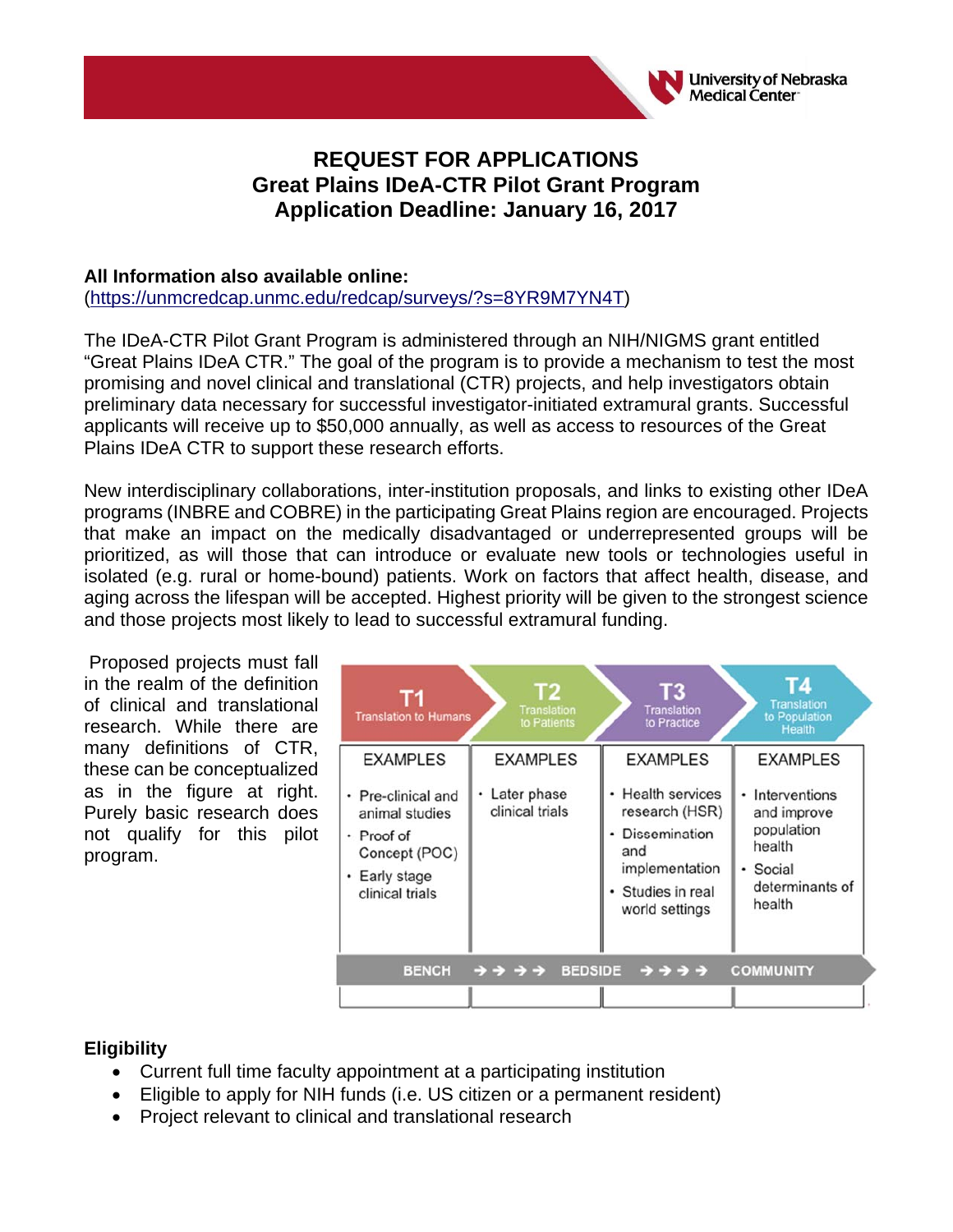# **Participating Institutions**:

University of Nebraska Medical Center (UNMC) University of Nebraska Omaha (UNO) University of Nebraska Lincoln (UNL) University of Nebraska Kearney (UNK) Boys Town National Research Hospital (BTNRH) University of South Dakota (USD) University of North Dakota (UND) North Dakota State University (NDSU)

**Application Deadline:** January 16, 2017

**Earliest Funding Start Date:** March 1, 2017 (pending review, NIH and all regulatory approvals)

**Funds Available:** Up to seven awards of \$50,000 (direct costs only, no indirect costs) for one to two years, with second year, if requested, dependent upon evidence of significant progress.

# **Application Process:**

- 1. Compile the below application materials and combine into one PDF file.
- 2. Note that assistance with topics such as biostatistics or trial design in preparation and execution of this application is supported by the Great Plains CTR. Applicants are encouraged to contact the UNMC Center for Collaboration on Research Design and Analysis (CCORDA): https://www.unmc.edu/publichealth/centers/ccorda/ for such assistance. CCORDA personnel may be contacted by email or by phone.
	- a. On the Great Plains IDeA CTR RedCap portal, navigate to the Pilot Grant program and complete the online "Great Plains IDeA CTR Pilot Face Sheet" (https://unmcredcap.unmc.edu/redcap/surveys/?s=8YR9M7YN4T).
	- b. Upload the PDF file containing the completed grant application on the above Great Plains IDeA CTR RedCap website.

#### **Required application materials:**

- 1. NIH format Face Page (download and complete Form page 1 from <https://grants.nih.gov/grants/funding/phs398/phs398.html>
- 2. Lay summary of project, including disease/health relevance: one paragraph on separate page. Include on this page a separate sentence/paragraph explaining which phase (T1- T4) of CTR research this project represents
- 3. Research Plan: this portion is limited to five pages in total
	- a. Specific Aim(s)
	- b. Research Strategy (be sure to include the scientific premise of the proposed research: the strength and weaknesses of the research that is used to form the basis for the proposed research question)
		- i. Significance
		- ii. Innovation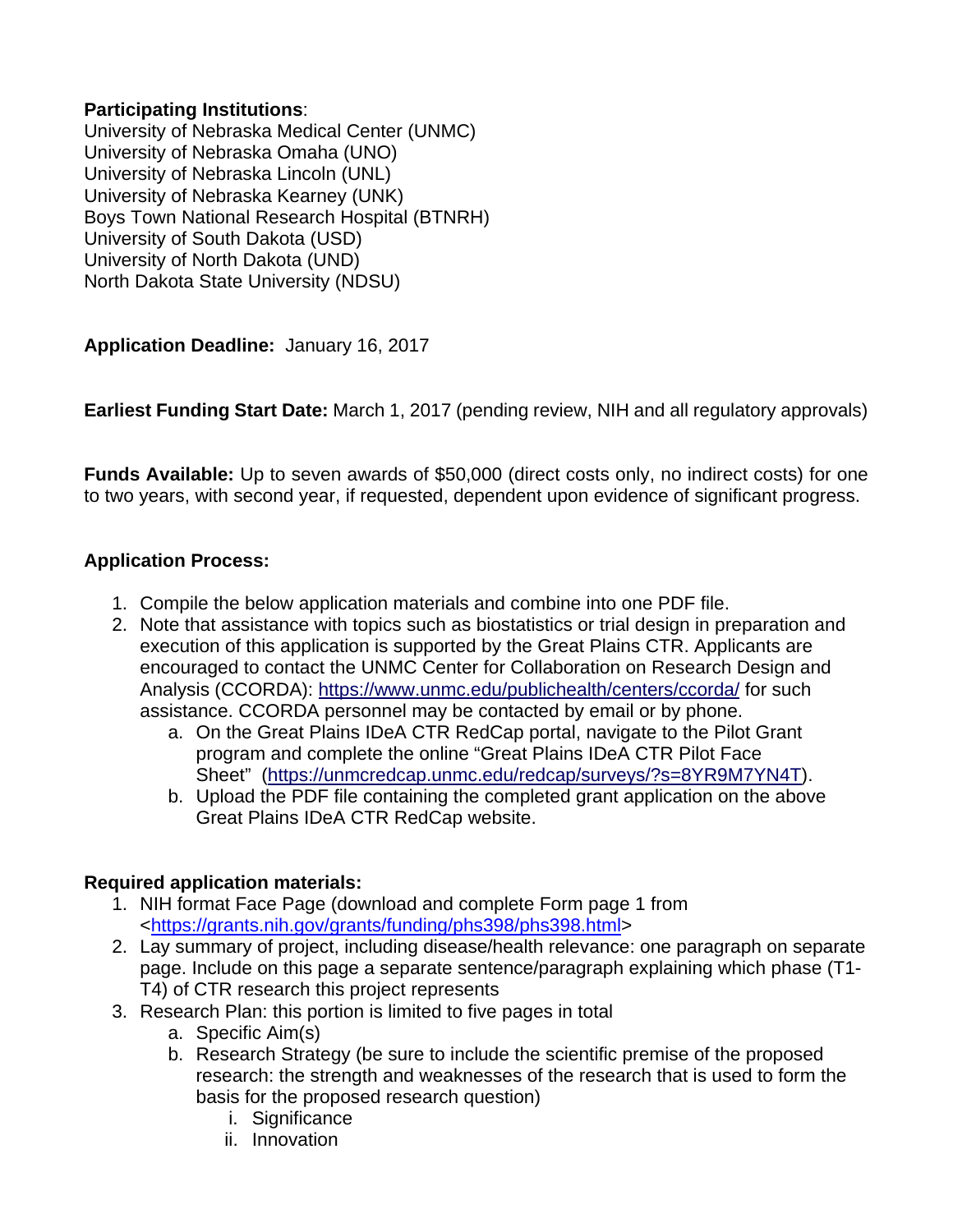- iii. Approach
	- 1. Include the scientific premise of the proposed research (the strength and weaknesses of the research that is used to form the basis for the proposed research question)
	- 2. Can include preliminary data, although not required
	- 3. Experimental design, including steps taken to ensure scientific rigor (robust and unbiased experimental design, methodology, analysis, interpretation and reporting of results, explained as appropriate for a pilot project) and consideration of key biological variables (please see http://grants.nih.gov/grants/guide/notice-files/NOT-OD-16- 011.html
	- 4. Authentication of key biological and/or chemical resources (if applicable, please see http://grants.nih.gov/grants/guide/noticefiles/NOT-OD-16-011.html
	- 5. Plans for extramural funding applications (e.g. to NIH or other agencies, please specify) upon successful completion of this project
- 4. Literature Cited
- 5. Regulatory approvals: If your project includes human subjects or vertebrate animals, your institutional IRB or IACUC (respectively) approval is required before funds can be released. While approval is not required at time of application, submission for approval is **strongly recommended** to avoid delays in timely beginning of projects. In addition, you must include the following sections in the application:
	- a. Human Subjects: If your project meets the NIH definition of human subject research ( https://humansubjects.nih.gov/walkthrough-investigator#tabpanel11 ), include the Protection of Human Subjects items for NIH grants (follow the "A Protection of Human Subjects section" link on the above web site). Please note that those doing human subject research need to complete Human Subjects education (e.g. Collaborative IRB Training Initiative (CITI) training)
	- b. Vertebrate Animals: Include the Vertebrate Animals items for NIH grants (instructions at https://grants.nih.gov/grants/olaw/vertebrate\_animal\_section.htm)
- 6. NIH format Biosketch (download from https://grants.nih.gov/grants/forms/biosketch.htm) for applicant and other key personnel
- 7. Budget (download and complete Form page 4 from <https://grants.nih.gov/grants/funding/phs398/phs398.html>)
	- a. Faculty salary support is not allowed
	- b. Equipment purchase is not allowed
	- c. Travel is limited to what is necessary to perform research
	- d. There are no indirect costs (F&A) associated with pilot grants
- 8. Budget Justification (on separate page, explain duties of personnel, use of supplies, other expenses, etc.)
- **9.** Appendices will not be accepted

# **Review Process**

- 1. The Pilot Project Scientific Review Committee will review all applications, using the NIH review criteria (*Significance, Investigator(s), Innovation, Approach, Environment),* modified as appropriate for this Pilot grant program.
- 2. The Overall Impact Score will include other considerations, as stated in the introduction above, such as new interdisciplinary collaborations, inter-institution proposals, and links to existing other IDeA programs (INBRE and COBRE) in the participating Great Plains